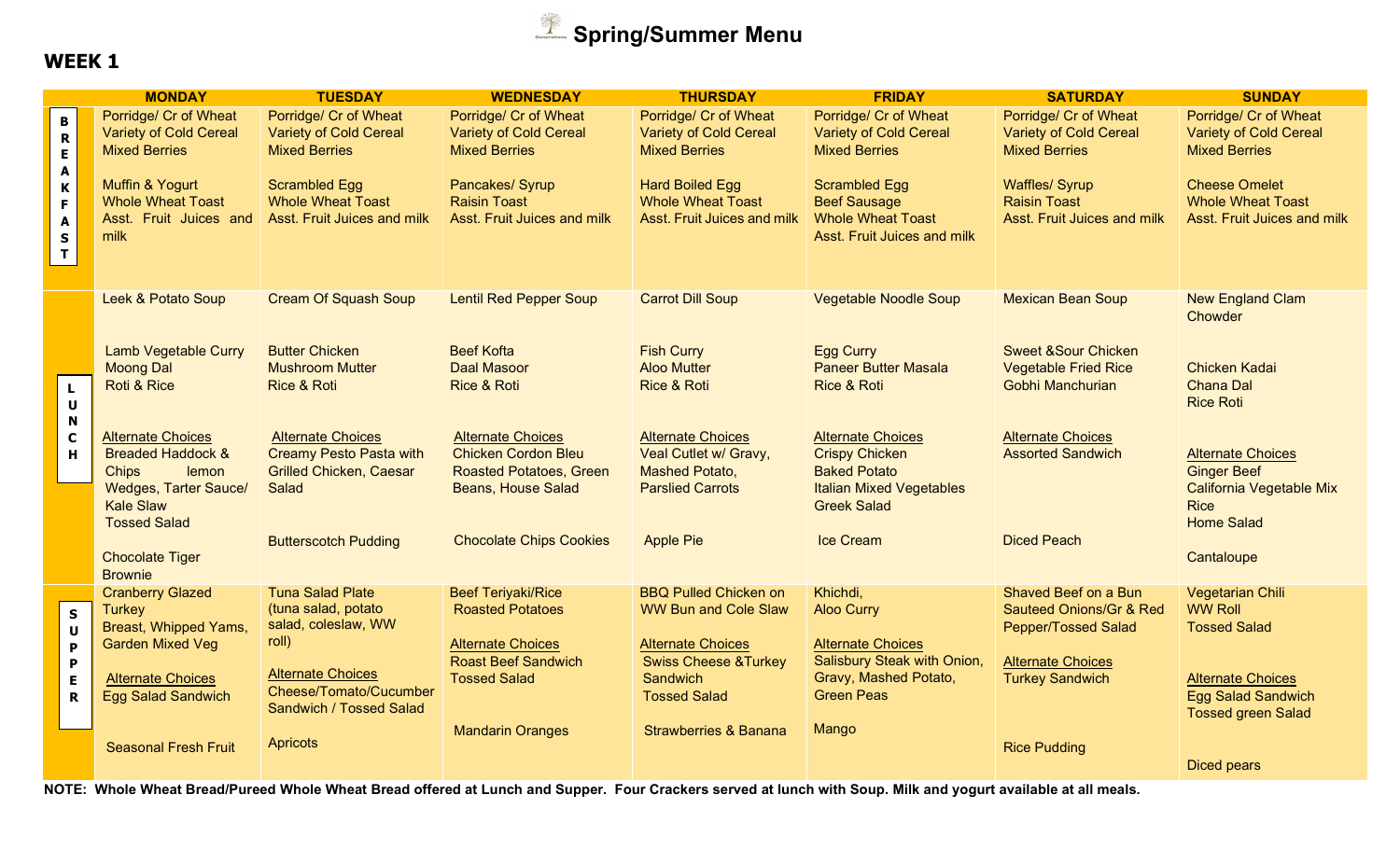

|                                                                                                                                        | <b>MONDAY</b>                                                                                                                                                       | <b>TUESDAY</b>                                                                                                                                                 | <b>WEDNESDAY</b>                                                                                                                                                      | <b>THURSDAY</b>                                                                                                                                               | <b>FRIDAY</b>                                                                                                                                                      | <b>SATURDAY</b>                                                                                                                                                         | <b>SUNDAY</b>                                                                                                                                                   |
|----------------------------------------------------------------------------------------------------------------------------------------|---------------------------------------------------------------------------------------------------------------------------------------------------------------------|----------------------------------------------------------------------------------------------------------------------------------------------------------------|-----------------------------------------------------------------------------------------------------------------------------------------------------------------------|---------------------------------------------------------------------------------------------------------------------------------------------------------------|--------------------------------------------------------------------------------------------------------------------------------------------------------------------|-------------------------------------------------------------------------------------------------------------------------------------------------------------------------|-----------------------------------------------------------------------------------------------------------------------------------------------------------------|
| B<br>R<br>$\bar{\textbf{E}}$<br>$\pmb{\mathsf{A}}$<br>$\pmb{\mathsf{K}}$<br>$\mathsf F$<br>$\blacktriangle$<br>$\sf{s}$<br>$\mathbf T$ | Porridge/ Cr of Wheat<br><b>Variety of Cold Cereal</b><br><b>Mixed Berries</b><br>Scrambled Egg<br><b>Whole Wheat Toast</b><br>Asst. Fruit Juices and<br>milk       | Porridge/ Cr of Wheat<br>Variety of Cold Cereal<br><b>Mixed Berries</b><br>Pancakes/ Syrup<br><b>Whole Wheat Toast</b><br>Asst. Fruit Juices and milk          | Porridge/ Cr of Wheat<br><b>Variety of Cold Cereal</b><br><b>Mixed Berries</b><br><b>Omelet, Hash Browns</b><br><b>Raisin Toast</b><br>Asst. Fruit Juices and<br>milk | Porridge/ Cr of Wheat<br><b>Variety of Cold Cereal</b><br><b>Mixed Berries</b><br><b>Muffin</b><br><b>Whole Wheat Toast</b><br>Asst. Fruit Juices and<br>milk | Porridge/ Cr of Wheat<br><b>Variety of Cold Cereal</b><br><b>Mixed Berries</b><br><b>Waffles/ Syrup</b><br><b>Whole Wheat Toast</b><br>Asst. Fruit Juices and milk | Porridge/ Cr of Wheat<br><b>Variety of Cold Cereal</b><br><b>Mixed Berries</b><br>Scrambled Egg / Beef<br>Sausage<br><b>Raisin Toast</b><br>Asst. Fruit Juices and milk | Porridge/ Cr of Wheat<br><b>Variety of Cold Cereal</b><br><b>Mixed Berries</b><br><b>Boiled Eggs</b><br><b>Whole Wheat Toast</b><br>Asst. Fruit Juices and milk |
|                                                                                                                                        | <b>Beef Barley Soup</b>                                                                                                                                             | <b>Chicken Vegetable Soup</b>                                                                                                                                  | <b>Italian Wedding Soup</b>                                                                                                                                           | <b>Cream Of Potato Soup</b>                                                                                                                                   | Split Pea Soup                                                                                                                                                     | <b>Butternut Squash Soup</b>                                                                                                                                            | <b>Cream Of Celery Soup</b>                                                                                                                                     |
|                                                                                                                                        | <b>Beef Curry</b><br>Vegetable Jalfrezi<br>Roti & Rice                                                                                                              | Egg Curry<br>Baingan Masala<br>Rice & Roti                                                                                                                     | <b>Beef Kofta</b><br><b>Aloo Mutter</b><br>Roti & Rice                                                                                                                | <b>Fish Curry</b><br>Roti & Rice                                                                                                                              | Chicken Tikka Masala<br>Kadai paneer<br>Rice & Roti                                                                                                                | <b>Beef Biryani</b><br>Mixed Rice & Roti<br>Biryani                                                                                                                     | Chicken Chili<br><b>Vegetable Fried Rice</b><br><b>Rice&amp; Roti</b>                                                                                           |
| $\mathbf L$<br>$\pmb{\pmb{\cup}}$<br>$\boldsymbol{\mathsf{N}}$<br>$\mathbf C$<br>H                                                     | <b>Alternate Choices</b><br>Hot Dog on a Bun<br><b>Caesar Salad</b><br><b>Butter Tart</b>                                                                           | <b>Alternate Choices</b><br><b>Baked Chicken Teriyaki</b><br>With Pineapple Rings<br>Garlic Rice, Mixed<br>Vegetable, Green Salad                              | <b>Alternate Choices</b><br>Liver & Onion with Gravy<br><b>Mashed Potatoes,</b><br><b>Braised Brussels Sprout</b><br><b>Tossed salad</b>                              | <b>Alternate Choices</b><br>Spaghetti & Meatball<br><b>Garlic Toast</b><br>Kale Caesar salad                                                                  | <b>Alternate Choices</b><br><b>BBQ</b> Beef on a Bun<br>Coleslaw, Roasted Potato<br><b>Tossed Salad</b>                                                            | <b>Alternate Choices</b><br><b>Cheeseburger Fries</b><br><b>Spring Salad</b>                                                                                            | <b>Alternate Choices</b><br><b>Cabbage Rolls</b><br>Mix Vegetable<br><b>Dinner Roll</b><br><b>House Salad</b>                                                   |
|                                                                                                                                        |                                                                                                                                                                     | Peach                                                                                                                                                          | <b>Lemon Pudding</b>                                                                                                                                                  | <b>Fruit Cocktail</b>                                                                                                                                         | Apple and Oranges                                                                                                                                                  | <b>Banana Bread</b>                                                                                                                                                     | <b>Cantaloupe Chunks</b>                                                                                                                                        |
|                                                                                                                                        | <b>Roasted Rosemary</b>                                                                                                                                             | <b>Cheese Ravioli</b>                                                                                                                                          | Chicken a la King                                                                                                                                                     | <b>Southern Fried Chicken</b>                                                                                                                                 | Khichdi                                                                                                                                                            | <b>Chicken Strips/ Plum</b>                                                                                                                                             | <b>Ginger Chicken</b>                                                                                                                                           |
| $\mathsf{s}$<br>$\pmb{\pmb{\mathsf{U}}}$<br>$\pmb{\mathsf{P}}$<br>$\boldsymbol{\mathsf{P}}$<br>$\mathsf E$<br>$\overline{\mathbf{R}}$  | <b>Chicken Thigh &amp; Gravy</b><br><b>Mashed Potato</b><br><b>Broccoli</b><br><b>Alternate Choices</b><br>Cob Salad Turkey/<br>Cheese/Egg<br><b>Focaccia Bread</b> | <b>Marinara Sauce</b><br><b>Garlic Toast</b><br>Caesar salad<br><b>Alternate Choice</b><br><b>Swiss Cheese &amp; Turkey</b><br>Sandwich<br><b>Tossed Salad</b> | <b>Savoury Carrot</b><br><b>Cheese Biscuit</b><br><b>Tossed Salad</b><br><b>Alternate Choices</b><br><b>Salmon Salad Sandwich</b><br><b>Power Mix Salad</b>           | Potato Wedges<br><b>Mixed Green with Kale</b><br><b>Alternate Choices</b><br>Egg Salad Sandwich<br><b>Tossed Salad</b>                                        | Khadi, Pakora<br><b>Alternate Choices</b><br><b>Roast Beef Sandwich</b><br><b>Tossed Salad/ Dressing</b>                                                           | Sauce<br><b>Baked Sweet Potato Fries</b><br><b>House Salad</b><br><b>Alternate Choices</b><br><b>Assorted Sandwiches</b>                                                | <b>Rice</b><br>Sautéed Vegetables<br><b>Alternate Choices</b><br>Turkey/Tomato/Cheese<br>Sandwich<br><b>Spring Salad</b>                                        |
|                                                                                                                                        | <b>Mandarin Orange</b>                                                                                                                                              | <b>Citrus Fruit Cup</b>                                                                                                                                        | <b>Banana Bread</b>                                                                                                                                                   | Pumpkin pie                                                                                                                                                   | <b>Strawberry Mousse</b>                                                                                                                                           | Pineapple                                                                                                                                                               | Vanilla Ice Cream                                                                                                                                               |
|                                                                                                                                        | $1077$ $100$ $100$ $100$                                                                                                                                            | $\mathbf{1}$                                                                                                                                                   |                                                                                                                                                                       |                                                                                                                                                               |                                                                                                                                                                    | $\mathbf{r}$ , $\mathbf{r}$ , $\mathbf{r}$ , $\mathbf{r}$ , $\mathbf{r}$ , $\mathbf{r}$ , $\mathbf{r}$ , $\mathbf{r}$                                                   |                                                                                                                                                                 |

NOTE: Whole Wheat Bread/Pureed Whole Wheat Bread offered at Lunch and Supper. Four Crackers served at lunch with Soup. Milk and yogurt available at all meals.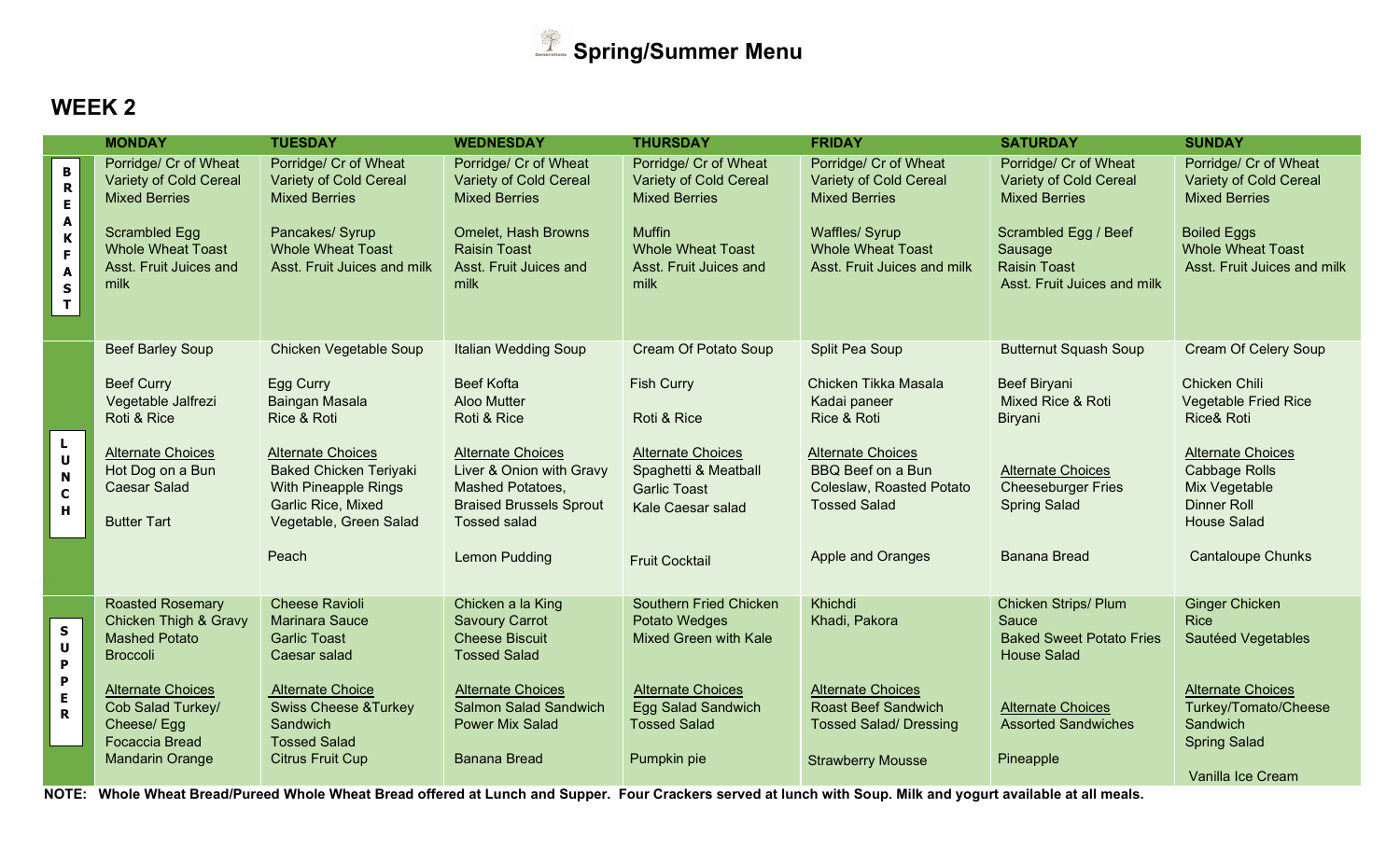

|                                                                                          | <b>MONDAY</b>                                                                                                                                                          | <b>TUESDAY</b>                                                                                                                                | <b>WEDNESDAY</b>                                                                                                                                                          | <b>THURSDAY</b>                                                                                                                                                                    | <b>FRIDAY</b>                                                                                                                | <b>SATURDAY</b>                                                                                                       | <b>SUNDAY</b>                                                                                                                                                 |
|------------------------------------------------------------------------------------------|------------------------------------------------------------------------------------------------------------------------------------------------------------------------|-----------------------------------------------------------------------------------------------------------------------------------------------|---------------------------------------------------------------------------------------------------------------------------------------------------------------------------|------------------------------------------------------------------------------------------------------------------------------------------------------------------------------------|------------------------------------------------------------------------------------------------------------------------------|-----------------------------------------------------------------------------------------------------------------------|---------------------------------------------------------------------------------------------------------------------------------------------------------------|
| $\, {\bf B} \,$<br>$\overline{\mathbf{R}}$<br>E<br>A<br>K                                | Porridge/ Cr of Wheat<br>Variety of Cold Cereal<br><b>Mixed Berries</b><br>Omelette<br><b>Whole Wheat Toast</b>                                                        | Porridge/ Cr of Wheat<br>Variety of Cold Cereal<br><b>Mixed Berries</b><br>French Toast/ Syrup<br><b>Whole Wheat Toast</b>                    | Porridge/ Cr of Wheat<br>Variety of Cold Cereal<br><b>Mixed Berries</b><br>Muffin /Boiled Eggs<br><b>Raisin Toast</b>                                                     | Porridge/ Cr of Wheat<br>Variety of Cold Cereal<br><b>Mixed Berries</b><br>Scrambled Egg<br><b>Whole Wheat Toast</b>                                                               | Porridge/ Cr of Wheat<br>Variety of Cold Cereal<br><b>Mixed Berries</b><br>Pancakes/ Syrup<br><b>Beef Sausage</b>            | Porridge/ Cr of Wheat<br>Variety of Cold Cereal<br><b>Mixed Berries</b><br>Scrambled Egg<br><b>Raisin Toast</b>       | Porridge/ Cr of Wheat<br>Variety of Cold Cereal<br><b>Mixed Berries</b><br><b>Boiled Egg</b><br><b>Whole Wheat Toast</b>                                      |
| F<br>A<br>$\sf{s}$<br>$\mathbf{T}$                                                       | Asst. Fruit Juices and<br>milk                                                                                                                                         | Asst. Fruit Juices and<br>milk                                                                                                                | Asst. Fruit Juices and<br>milk                                                                                                                                            | Asst. Fruit Juices and<br>milk                                                                                                                                                     | <b>Whole Wheat Toast</b><br>Asst. Fruit Juices and milk                                                                      | Asst. Fruit Juices and milk                                                                                           | Asst. Fruit Juices and milk                                                                                                                                   |
|                                                                                          | Chicken Corn Chowder                                                                                                                                                   | Vegetable Noodle Soup                                                                                                                         | <b>Tomato Basil Soup</b>                                                                                                                                                  | Leek and Potato Soup                                                                                                                                                               | Cream Of Squash Soup                                                                                                         | Lentil Red Pepper Soup                                                                                                | Carrot Dill Soup                                                                                                                                              |
| L<br>$\pmb{\pmb{\mathsf{U}}}$<br>$\boldsymbol{\mathsf{N}}$<br>$\mathbf C$<br>$\mathbf H$ | <b>Balti Chicken</b><br>Aloo Capsicum<br>Roti and Rice<br><b>Alternate Choices</b><br>Chicken Pot Pie<br><b>Mashed Potato</b><br><b>Green Beans</b><br>Mandarin Orange | Saag Beef<br>Chickpea Curry<br>Roti and Rice<br><b>Alternate Choices</b><br>Hamburger/ Bun<br>Lettuce/ Tomato<br><b>Tossed Salad</b><br>Mango | <b>Fish Curry</b><br>Gobhi Matar<br>Roti & Rice<br><b>Alternate Choices</b><br>Roast Beef/Gravy and<br><b>Scalloped Potato</b><br><b>Sauteed Vegetables</b><br>Lemon Cake | <b>Chicken Curry</b><br>Jeera Aloo<br>Roti & Rice<br><b>Alternate Choices</b><br><b>Greek Chicken</b><br><b>Greek Lemony Potatoes</b><br><b>Greek Salad</b><br>Jell-0 with Peaches | Chicken chow mein<br>Veg Chow mein<br><b>Alternate Choices</b><br><b>Turkey Sandwich</b><br><b>Greek Salad</b><br>Watermelon | Keema Matar<br>Aloo Gobhi<br>Roti & Rice<br><b>Alternate Choices</b><br><b>Beef Stew</b><br>Soft Dinner Bun<br>Orange | Beef Biryani<br>Mixed Vegetable Biryani<br>Raita<br><b>Alternate Choices</b><br><b>Chicken Penne</b><br><b>Garlic Toast</b><br><b>Diced Carrots</b><br>Banana |
|                                                                                          |                                                                                                                                                                        |                                                                                                                                               |                                                                                                                                                                           |                                                                                                                                                                                    |                                                                                                                              |                                                                                                                       |                                                                                                                                                               |
| $\mathsf S$<br>U<br>$\boldsymbol{\mathsf{P}}$                                            | <b>Beef Sausage/Onion</b><br>Perogies/ Sour Cream<br><b>Braised Red Cabbage</b><br><b>Alternate Choices</b>                                                            | Khichdi<br>Aloo Curry<br><b>Alternate Choices</b><br><b>Cobb Turkey Salad</b><br><b>Sandwich</b>                                              | Beef Lasagna<br><b>Garlic Toast</b><br><b>Italian Salad</b><br><b>Alternate Choices</b>                                                                                   | <b>Herb Crusted Fish</b><br>Lemony Orzo<br><b>Green Beans</b><br><b>Alternate Choices</b>                                                                                          | <b>Chicken Parmesan</b><br>Sandwich<br>& Green Salad                                                                         | Roast Beef/Gravy<br><b>Mashed Potato</b><br><b>Harvest Vegetables</b><br><b>Alternate Choices</b>                     | <b>Baked Rosemary Chicken/</b><br><b>White Gravy</b><br>Roast Potato<br><b>Green Peas</b>                                                                     |
| $\boldsymbol{\mathsf{P}}$<br>E<br>$\mathbf R$                                            | Egg Salad Sandwich<br><b>Tossed Salad</b>                                                                                                                              | <b>Tricoloured Coleslaw</b>                                                                                                                   | Chef's Salad w/ Lettuce<br>Hard Boiled Egg, Turkey,<br>Tomato & Cheese                                                                                                    | <b>Roast Beef Sandwich</b><br><b>Mixed Green Salad</b><br><b>Carrot Cake</b>                                                                                                       | <b>Alternate Choices</b><br><b>Cottage Cheese Fruit Plate</b><br>(Banana Bread, Peaches,<br>Pears)                           | Egg Salad Sandwich<br><b>Tossed Salad</b><br><b>Butter Tart</b>                                                       | <b>Alternate Choices</b><br><b>Salmon Salad Sandwich</b><br><b>Tossed Salad</b>                                                                               |
|                                                                                          | <b>Strawberry Sunday</b>                                                                                                                                               | <b>Rice Pudding</b>                                                                                                                           | Cantaloupe                                                                                                                                                                |                                                                                                                                                                                    | <b>Chocolate Chip Cookie</b>                                                                                                 |                                                                                                                       | Peaches                                                                                                                                                       |